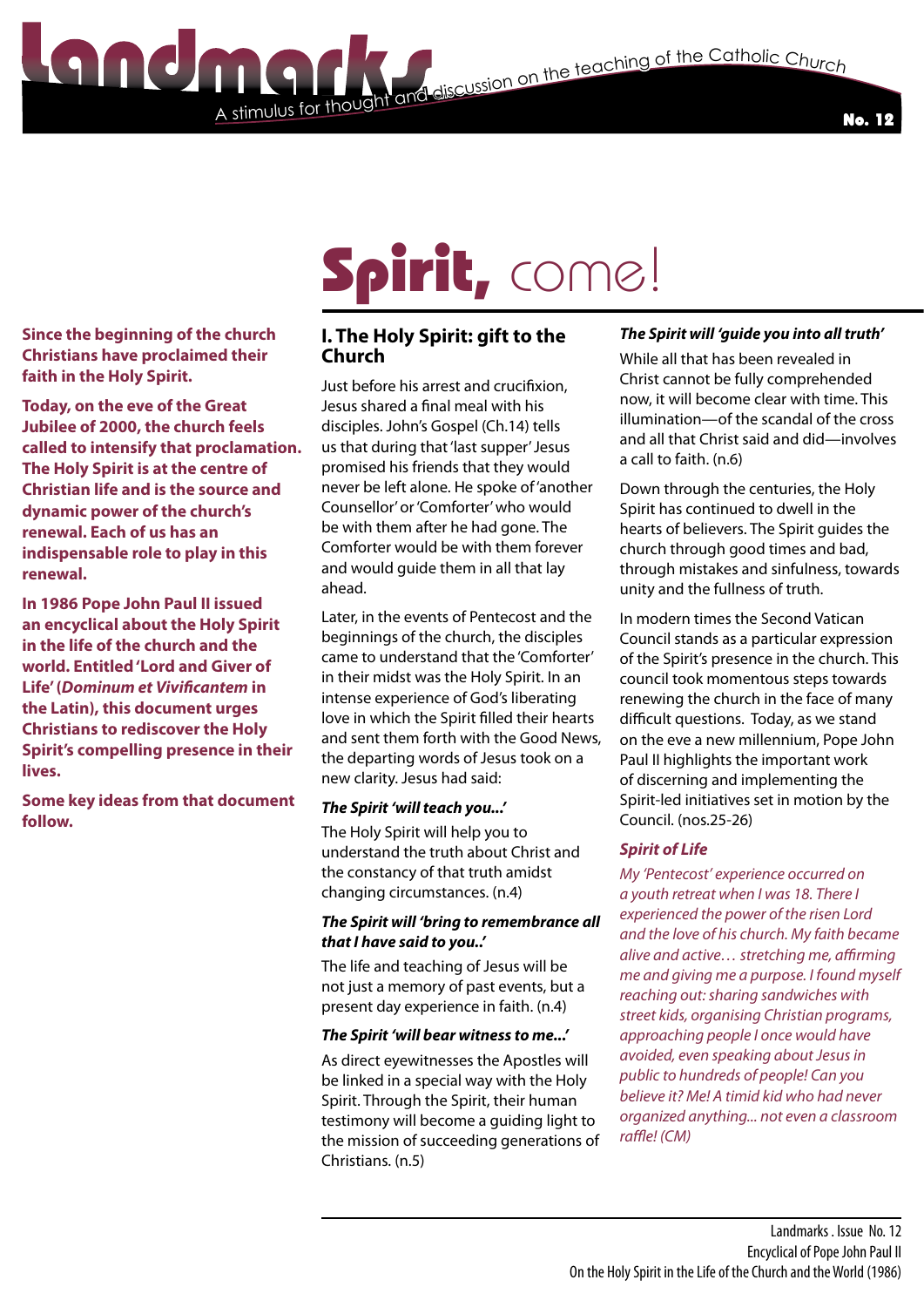# Light of hearts

## **II. The Spirit dwells within**

If I still my mind and attune my heart, deep within my being I begin to hear the echoes of God's voice. The 'voice' might be reassuring, or perhaps unsettling, but it is always loving. This voice is the probings of the Holy Spirit, God's gift of divine love. One's capacity to listen and respond to this movement of grace—God's heart guiding the human heart in its innermost depths —is what we refer to as human conscience.

As the light of consciences, the Spirit awakens us to the gift of God's love. What joy! The Spirit also sensitizes us to the ways we have rejected that gift. What sorrow; but a sorrow that paves the way to new life if we allow the Lord's forgiveness to enter our hearts. (nos.42-43)

#### *God's love has been poured into our hearts through the Holy Spirit, which has been given to us*. (Rom. 5:5)

The conversion of the human heart involves both free gift and hard work. God's love is always unconditional and freely given. We don't have to earn it; it is ours. At the same time, receiving this gift means opening our eyes to the presence of sin in our lives. That demands honesty and effort. We would prefer to think of sin as something

'out there' or in other people. Instead the Spirit of truth leads us to the roots of sin within our own hearts. The capacity to 'own' our sins, through inner contrition and a firm effort to change our ways, is part of the grace of God's forgiveness.

To become aware of the seriousness of sin does not imply a sense of fatalism. Despite our struggles we are never hopelessly ensnared by sin. The Lord came to free and strengthen us and never tires of reminding us of the possibility of victory. As we prepare to celebrate the Great Jubilee we are reminded that the same Spirit who hovered over the waters of creation has the power to heal us from the entrapment of original sin and transform us into a 'new creation' in Christ, with a 'new freedom' and a new life. (nos.42-45)

#### **In a nutshell**

Jesus promised that the Holy Spirit would:

- Teach us
- Bring to mind all that Jesus said and did
- Bear witness to the truth
- Guide us into the truth
- Awaken the world to the seriousness of sin

## **The Spirit probes the depths of the human heart**

#### *Spirit of forgiveness*

*I hadn't visited my grandmother for months, and boy was I feeling guilty. I was busy. I was slack. I was failing.* 

*Well, one day I fronted up to her door, resentful and bracing myself for a welldeserved look of disapproval. But instead she welcomed me with open arms. "Why hello! Lovely to see you!" In that one gesture of loving forgiveness I felt an enormous peace flood my being and deep gratitude for her understanding. Suddenly I wanted to visit her.* 

*I reflected on this incident later. Forgiveness—what a powerful way to set each other free. (Joseph)*

#### *Prayer of forgiveness*

*I have learnt a secret to inner peace. It is a prayer of forgiveness. At the end of each day I try to spend 15 minutes recalling the events of the day, handing over any hurts or painful moments to Jesus and praying that the Spirit of forgiveness might fill my being... forgiveness for my own sins and for those who have hurt me. It's a small habit but I believe the cumulative effect over the years has been life-changing.' (Maureen)*

#### **The Spirit : Third Person of the Trinity**

#### **God is love. God is relationship.**

**This is the starting point for all that we might say about the Holy Spirit; for the Spirit is not simply a force or an idea or an attribute of God. The Holy Spirit is a Person, part of the Community of Love that is God.**

**The love between God the Father and God the Son finds expression in the Person-Gift, Person-Love whom we call God the Holy Spirit. (nos. 8-10)**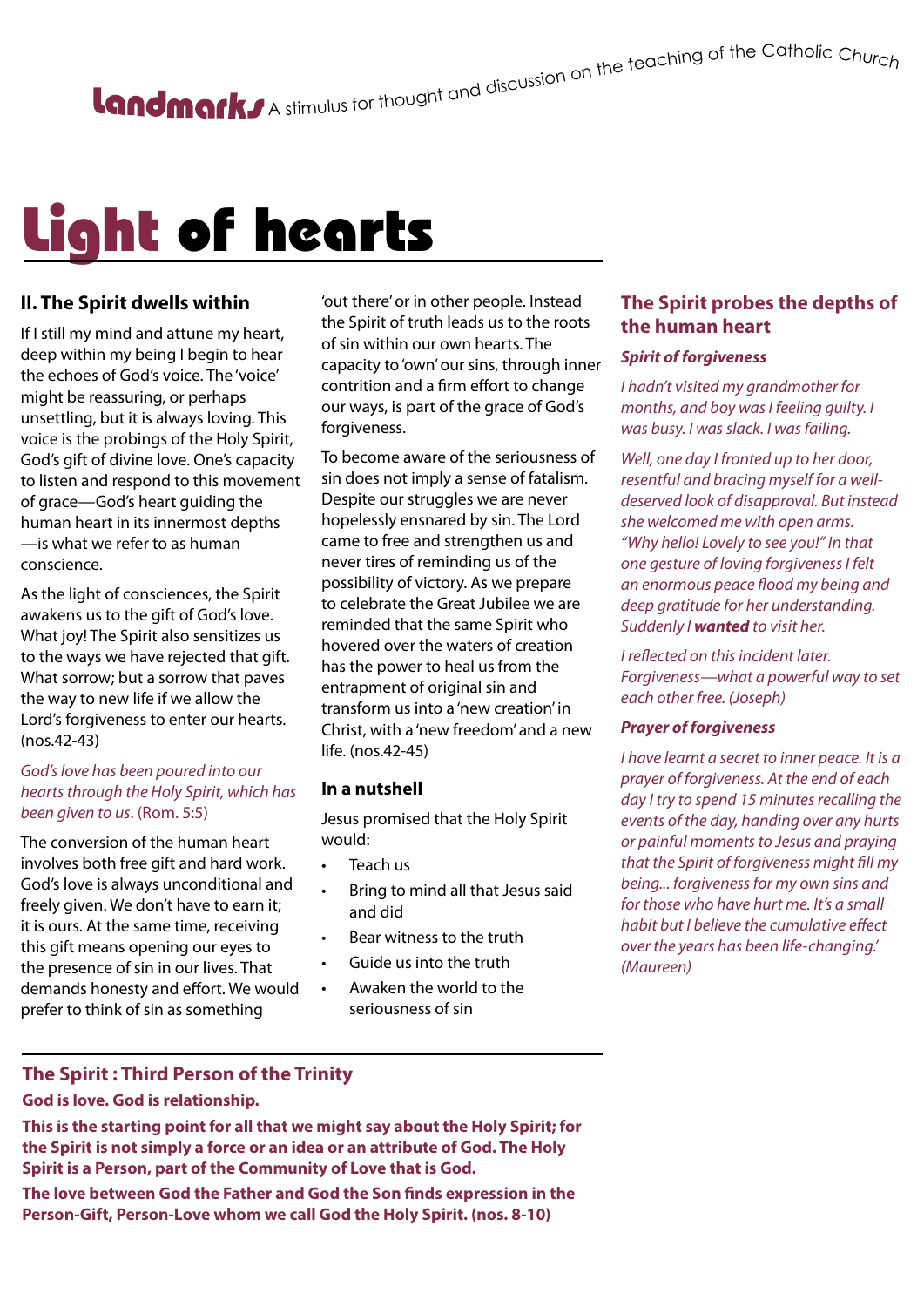# A stimulus for thought and discussion on the teaching of the Catholic Churc<sub>h</sub>

# Giver of Life

#### **III. Great Jubilee: a celebration of the Spirit who gives life**

The Great Jubilee has a specific 'Christ' dimension: it is a celebration of the birth of Jesus, the Word made flesh. At the same time it has a 'Spirit' dimension, since the mystery of Christ's coming into the world was accomplished by the power of the Holy Spirit. Indeed, says the Pope, the church cannot prepare for the Great Jubilee in any other way than in the Holy Spirit. What was accomplished by the power of the Holy Spirit two thousand years ago *'can only through the Spirit's power now emerge from the memory of the church'* and be made present in the third millennium. (nos. 49-51)

# **The Spirit in the 'big picture'**

The Great Jubilee is not just about commemorating the events of Jesus' birth. We must go beyond the historical dimension and look with eyes of faith at the action of the Spirit over the last 2000 years.

Nor can we limit ourselves to 2000 years of history. We need to go even further back and recognize that the Spirit has been at work from the very beginning of the world, and especially

in the lives of our Jewish ancestors in faith who gifted us with the scriptures.

But the Great Jubilee leads us to look even further afield and to recognize that the Spirit is active outside the visible body of the church in all people of goodwill whose hearts are opened to grace; for Christ's death and resurrection is a free gift offered to all.

Yes, the Holy Spirit is unceasingly at work bringing about God's eternal plan of salvation. This is 'the big picture' to be celebrated at the Great Jubilee. The year 2000 offers an important occasion for reflecting on the presence of God's grace in our lives; for God who transcends the world is also not only close to this world, but present in it, penetrating it and giving it life from within. This is especially true in relation to the human mind, conscience and heart.

As St Augustine put it: *God is 'closer than my inmost being'.*

Likewise, in our faith tradition the Spirit is spoken of as the 'hidden God' (Isaiah 45:15) who, as love and gift, 'fills the entire universe' (Wisdom 1:7) and gives life. (nos.53-54)

### **Lord and Giver of Life**

**To really grasp the significance of sin in our world, it is not enough to search the conscience, the mystery of the human person. We must go further and search the 'depths of God' (n.32). Only through the Holy Spirit can we do this.**

**The Spirit, said Jesus, 'will convince the world concerning sin' (Jn 16:7). The sin referred to hereis unbelief. The Spirit awakens us to the seriousness of sin by opening us to God's unconditional love poured out in the life, death and resurrection of Jesus. Thus the Spirit 'convinces' us not by accusation or condemnation but liberation. (nos. 27-32)**

#### **Jubilee discussion starter**

*How can I listen better to the Spirit's presence in my life? For instance:*

*Space. Resist the habit of filling every silence with the radio, TV or aimless chatter.* 

*People. Listen to the wisdom of faithfilled people. Be attentive to the everyday presence of a loved one. Learn from a young confirmation candidate.* 

*Prayer. Pray a mantra ('Come, Lord Jesus') during your busy day. Receive the Sacrament of Reconciliation.* 

*Attitude. Raise your enthusiasm levels. ('Enthusiasm' comes from the Greek*  en theos *meaning 'with God'.) Turn a negative situation into a hopefilled opportunity.*

**Scripture speaks of the 'unforgivable' sin against the Holy Spirit. (Lk 12:10) This refers not to a specific word or action, but the fundamental orientation of the heart toward refusal to accept God's gift of love.**

**This 'hardness of heart' is a state of spiritual ruin because, in closing oneself to the divine source of freedom and forgiveness, it does not allow any escape from one's self-imposed prison. In our own day, this kind of closedness is reflected in the loss of 'a sense of sin' and 'a sense of God'.**

**May we never become so 'hardened' in our hearts and 'deaf' in our consciences that the Spirit is left with no room to move. (nos.46-47)**